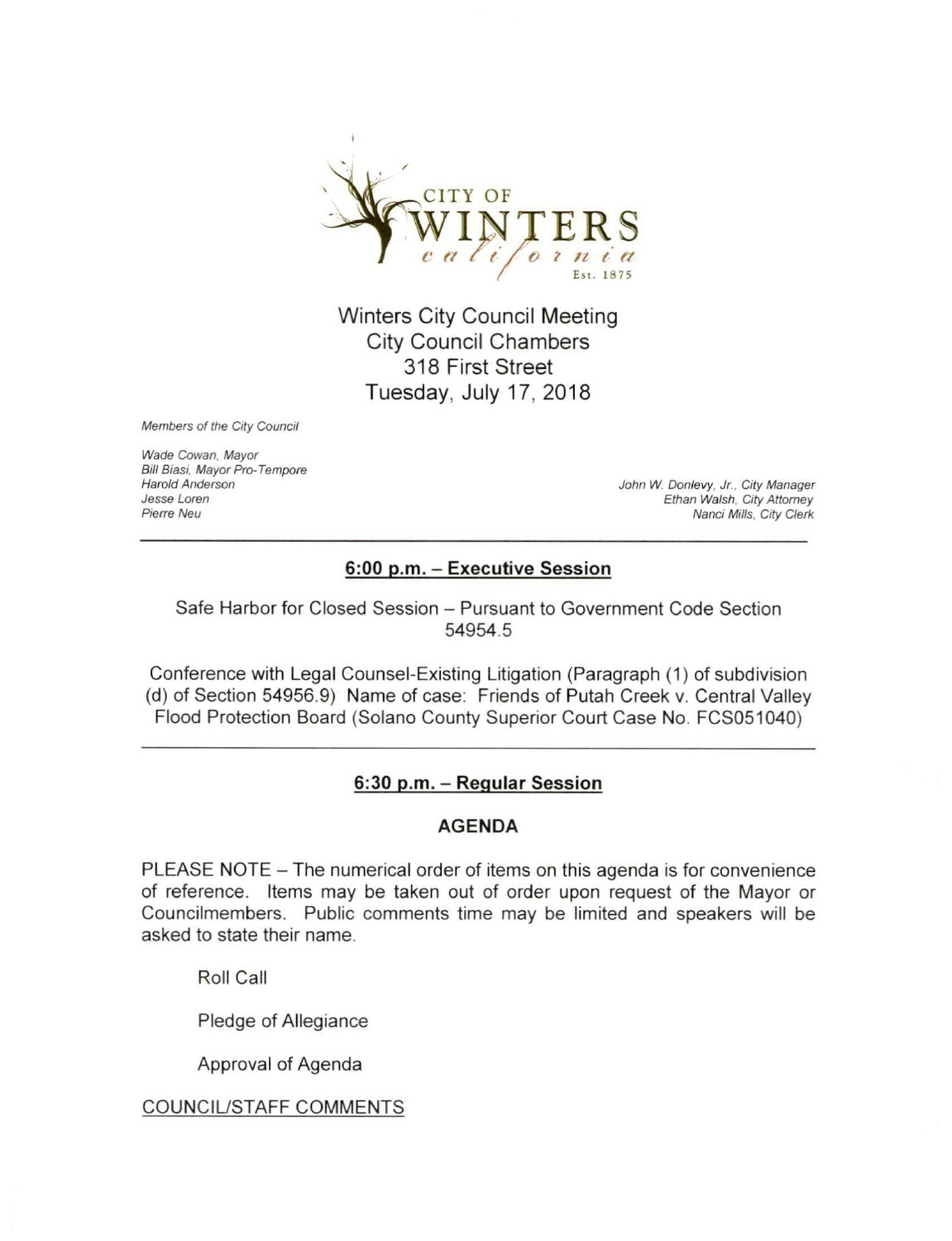## PUBLIC COMMENTS

At this time, any member of the public may address the City Council on matters, which are not listed on this agenda. Citizens should reserve their comments for matter listed on this agenda at the time the item is considered by the Council. An exception is made for members of the public for whom it would create a hardship to stay until their item is heard. Those individuals may address the item after the public has spoken on issues that are not listed on the agenda. Presentations may be limited to accommodate all speakers within the time available. Public comments may also be continued to later in the meeting should the time allotted for public comment expire.

# CONSENT CALENDAR

All matters listed under the consent calendar are considered routine and noncontroversial, require no discussion and are expected to have unanimous Council support and may be enacted by the City Council in one motion in the form listed below. There will be no separate discussion of these items. However, before the City Council votes on the motion to adopt, members of the City Council, staff, or the public may request that specific items be removed from the Consent Calendar for separate discussion and action. Items(s) removed will be discussed later in the meeting as time permits.

- A. Minutes of the Regular Meeting of the Winters City Council Held on Tuesday, June 19, 2018 (pp. 5-14)
- B. Waive Second Reading and Adopt Ordinance 2018-03, an Ordinance of the City Council of the City of Winters Approving Various Zoning Text Amendments to Title 17 (Zoning Ordinance) Regarding Non-Conforming Uses, Structures and Lots (pp. 15-17)
- C. Waive Second Reading and Adopt Ordinance 2018-05, an Ordinance of the City Council of the City of Winters Approving a First Amendment to the Amended and Restated Development Agreement for the Callahan Estates Subdivision Development Between the City of Winters and Crowne Communities Winters CA, LLC (pp. 18-31)
- D. Street Closure Request by Winters Chamber of Commerce for Annual Earthquake Festival, Friday, August 24, 2018 (pp. 32-40)
- E. Street Closure Request for Monthly Street Meat Event (pp. 41-43)
- F. Claim Against the City of Winters Barbara Meyer (pp. 44-50)
- G. Claim Against the City of Winters Maribel Alexis (pp. 51-53)
- H. Amplified Sound Permit Application for Winters Healthcare's 2<sup>nd</sup> Annual Dinner on the Bridge to be Held on September 8, 2018 (pp. 54-56)
- I. East St Pump Station- Control Panel Upgrades (pp. 57-59)<br>J. Appointment of Primary and Alternate Representatives on th
- Appointment of Primary and Alternate Representatives on the Yolo County Public Agency Risk Management Insurance Agency (YCPARMIA) (pp. 60-61)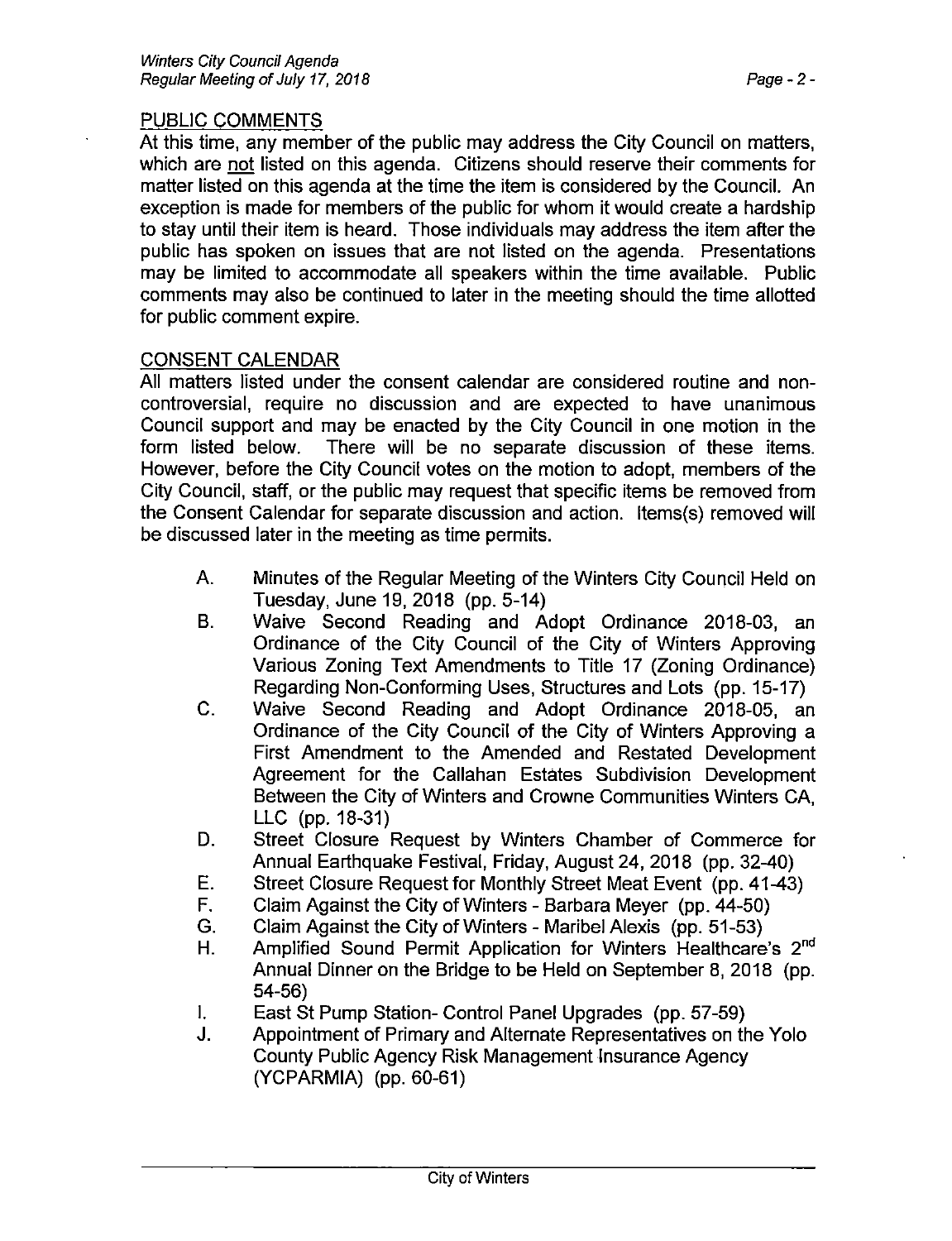- K. Resolution 2018-37, a Resolution of the City Council of the City of Winters Declaring Results of the June 5, 2018 General Municipal Election (pp. 62-65)
- L. Resolution 2018-38, a Resolution of the City Council of the City of Winters Appointing the Position of City Clerk (pp. 66-67)
- M. Resolution 2018-40, a Resolution of the City Council of the City of Winters Appointing the Position of City Treasurer (pp. 67.1 - 67.3)

# PRESENTATIONS

Swearing-In of Council Members and City Clerk

### DISCUSSION ITEMS

- 1. Designation of Mayor/Mayor Pro-Tempore (pp. 67.4 67.6)<br>2. Public Hearing and Adoption of Resolution 2018-17, a Reso
- 2. Public Hearing and Adoption of Resolution 2018-17, a Resolution of the City Council of the City of Winters Approving the Engineer's Report and Ordering the Levy and Collection of Assessments within the City of Winters City-Wide Maintenance Assessment District, Fiscal Year 2018/2019 (pp. 68-134)
- 3. TERRA Public Hearing and Adoption of Resolution 2018-33, a Resolution of the City Council of the City of Winters Approving Conduit Financing for the Blue Mountain Terrace Senior Apartments Affordable Housing Project (pp. 135-140)
- 4. Resolution 2018-36, a Resolution of the City Council of the City of Winters Adopting a Debt Issuance and Management Policy (pp. 141-160)
- 5. Resolution 2018-35, a Resolution of the City Council of the City of Winters Approving the Wastewater Treatment Facility Influent Screening Improvements, Project No. 16-03 (pp. 161-169)
- 6. Updates to City of Winters Municipal Code Related to Green Waste and Garbage Services (pp. 170-175)
- 7. Designation of a Voting Delegate and Alternates for the League of California Cities Annual Conference (pp. 176-180)
- 8. City Council Liaison Assignments (pp. 181-182)

### CITY OF WINTERS AS SUCCESSOR AGENCY TO THE WINTERS COMMUNITY DEVELOPMENT AGENCY

1. None

## CITY MANAGER REPORT